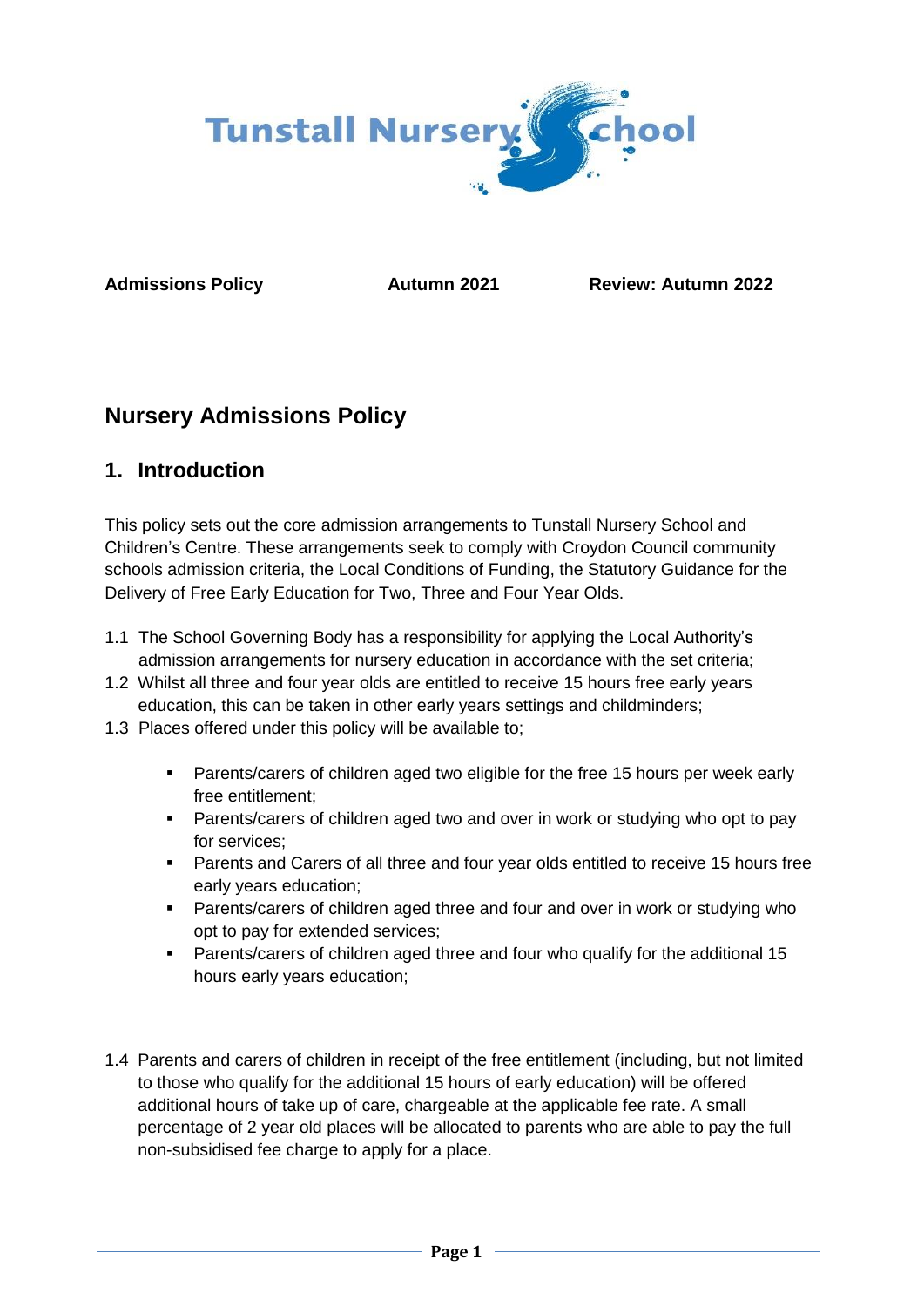1.5 The nursery has an agreed admissions limit. Parents and carers will be advised if the admissions limit has been reached.

### **2. Free Nursery Early Education places for two, three and four yearolds**

#### **2.1 Three and Four Year Olds**

All three and four year olds are entitled to 15 hours of free nursery education for 38 weeks of the year in their local area in the term following their third birthday. This applies until they reach compulsory<sup>1</sup> school age the term following their fifth birthday. Some three and four year olds will be entitled to an additional 15 hours of funding per week. Parents have the responsibility of applying for an eligibility code each term to guarantee this additional funding.

Places are made available from the start of the term beginning on or following the dates set out below:

- Children born in the period 1st January to 31st March: **1st April** following the child's third birthday.
- Children born in the period 1st April to 31st August: **1st September** following the child's third birthday.
- Children born in the period 1st September to 31st December: **1st January** following the child's third birthday.

### **2.3 Two Year Olds**

Some two year olds are entitled to 15 hours of free nursery education for 38 weeks of the year in their local area in the term following their second birthday.

A child is eligible if:

 $\overline{\phantom{a}}$ 

- They are looked after by the local authority; or
- They come within the criteria used to determine eligibility for Free School Meals<sup>2</sup>

The relevant dates are as follows:

- Children born in the period 1st January to 31st March: the start of term beginning on or following **1st April** after the child's second birthday.
- Children born in the period 1st April to 31st August: the start of term beginning on or following **1st September** after the child's second birthday.

 $1$  Compulsory School Age is defined at Section 8 of the Education Act 1996 together with the Education (Start of Compulsory School Age) Order 1998 (SI 1998: 1607).

A child reaches compulsory school age either on or after their 5th birthday, on whichever of the following dates is either on, or the first to follow, their birthday: 31st August, 31st December or 31st March.

 $2$  The entitlement to an early education place follows the criteria for eligibility for Free School Meals as set out in section 512ZB (4) of the Education Act 1996, and in regulations made under that section. Two-year-olds whose families meet these criteria will be eligible for a place.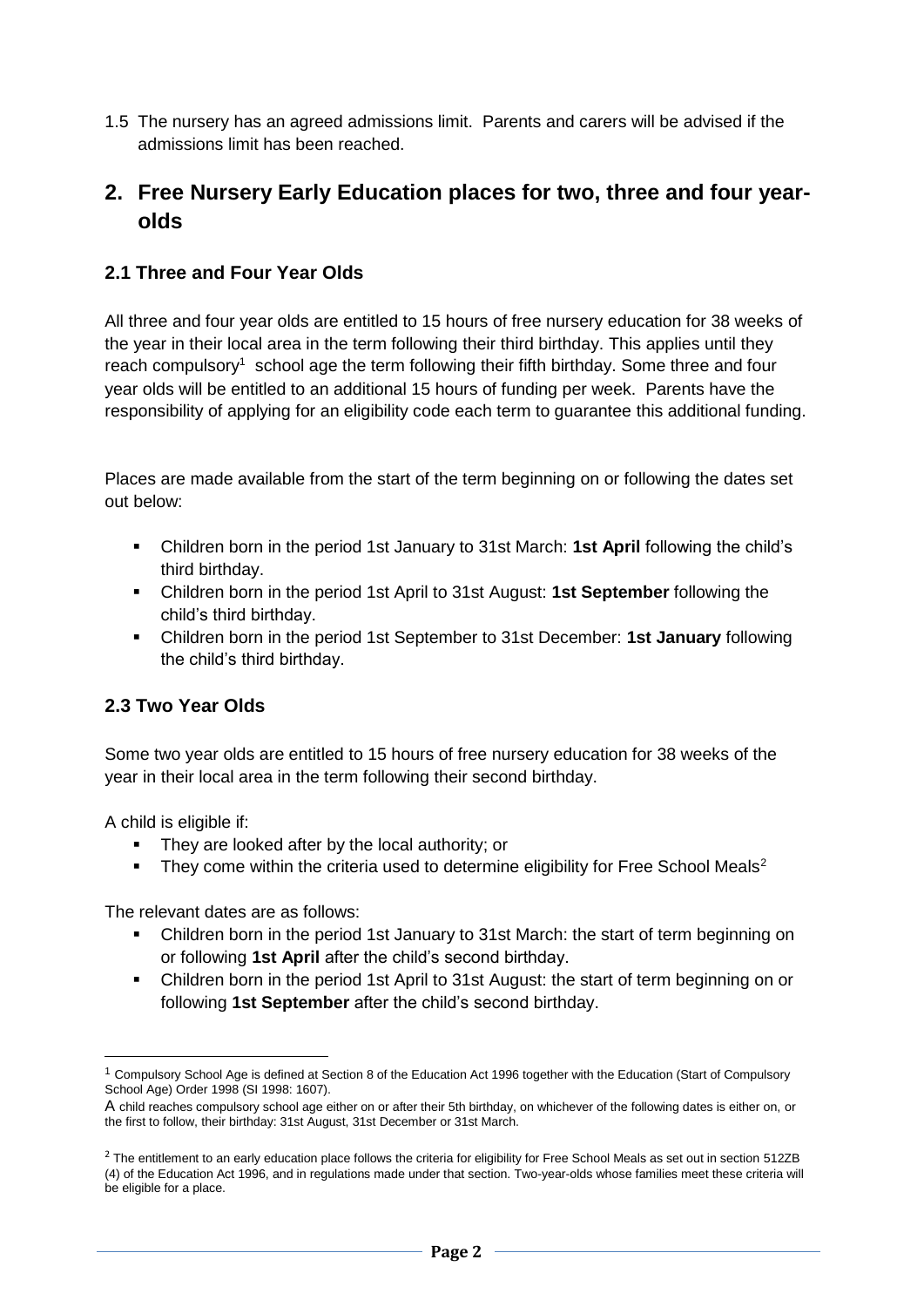▪ Children born in the period 1st September to 31st December: the start of term beginning on or following **1st January** after the child's second birthday

Children must be eligible/approved for the two year old free entitlement. *(See section 7 Eligibility Criteria)*

#### 2.4 Children Not Eligible for a Funded Two Year Old Place

If a child is not eligible for a funded two year old place, with permission the applicant's details will be shared with the Family Information Service who will be able to discuss alternative childcare options and / or signpost the applicant to services who may be able to provide additional support to. Applications can also be made for non – subsidised places *(see section 3.4 non –subsidised places)*

#### 2.5 When a Child Reaches Three Years Old

Once placed, a funded two year old will usually become eligible for their early education entitlement at age three at the same provision. Should the nursery not have an available three year old funded places parent and carers will be informed in advance. The child will remain in the 2 year old setting until a space becomes available. 2 year olds in the setting will have priority over other children when a place for the Nursery setting is requested.

### **3. Admissions Criteria**

Parents and carers may state their preference as to which nursery class, school or centre they would like their child to attend in the years leading up to the child's admission to reception class. Parents and Carers will be advised annually of the agreed admission dates.

3.1 Criteria - The School Governing body will consider all applications in accordance with the following criteria, set out in priority order.

- Looked-after children and previously looked after children. *(See Note 1)*.
- Children who have a sibling (defined as half/step/foster/adopted sibling) whose main residence is the same address and will be attending the school at the time of admission.
- Where there are serious medical grounds (supported by documentation from a registered medical practitioner) and/or special educational / social need for admitting the child. *(See Note 2).*
- **E** Distance: Proximity of the child's home to the school, with those living nearer being accorded the higher priority. *(see Note 3)*

*We have 32 places available for children eligible for the additional 15 hours. If these are not all filled during the admissions process they will be offered to 15 hour children.*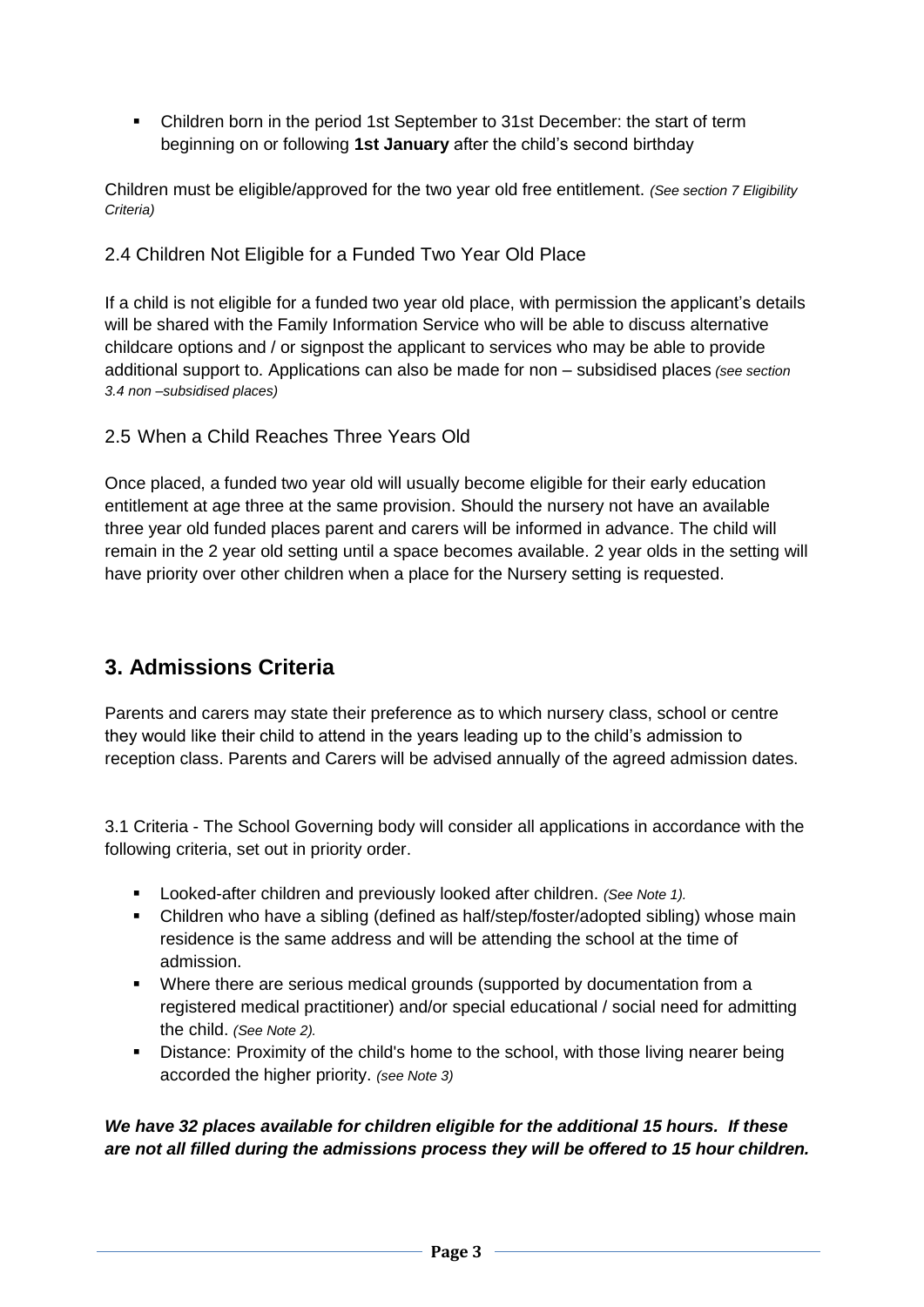#### *If the nursery is oversubscribed, children in the year before they start Reception will be given priority up until the 31st May.*

### **Note 1**

Looked after children are defined as children in public care at the date on which the application is made. Previously looked after children are children who were looked after, but ceased to be so because they were adopted or became subject to a residence order or special guardianship order, immediately after being looked after. If an application is made under the 'looked after' criterion, it must be supported by a letter from the relevant Local Authority Children's Services Department and/or relevant document.

#### **Note 2**

The medical reasons must be verified by a doctor or consultant and declared at the time of application if known at the time. Claims for priority of admission on medical grounds will not be considered if submitted after a decision on the original applications has been made. Children for whom there is a recommendation for nursery education by a health professional, social worker, educational psychologist, outreach worker or education welfare officer on the basis of the child's special educational needs. Examples of special educational /social needs, in no order of priority, might include:

- emotional and behavioural problems
- lack of personal interaction and stimulation
- speech and language problems

#### **Note 3**

Distance will be measured as a straight line drawn on a map from the front gate of the School to the front door of the home at which the child normally resides. For flats, the Centre will be taken from the Centre of the building. Home is defined as the address where the child normally resides as their only or principal residence. Parents may be asked to provide documentary evidence to confirm an address and parental responsibility. Child minding factors cannot be taken into account when allocating places at over-subscribed schools.

#### 3.2 Shared Custody

If parents share custody of the child, the address given should be that of the parent with whom the child spends most of the school week, which will be the address where Child Benefit is payable. Only one application per child can be accepted. If the address of the parent differs from that of the child, a written explanation must be submitted with the application. Custody issues cannot be resolved by the LA.

### **4. Procedure for Admission**

Tunstall Nursery School and Children's Centre can accommodate a maximum of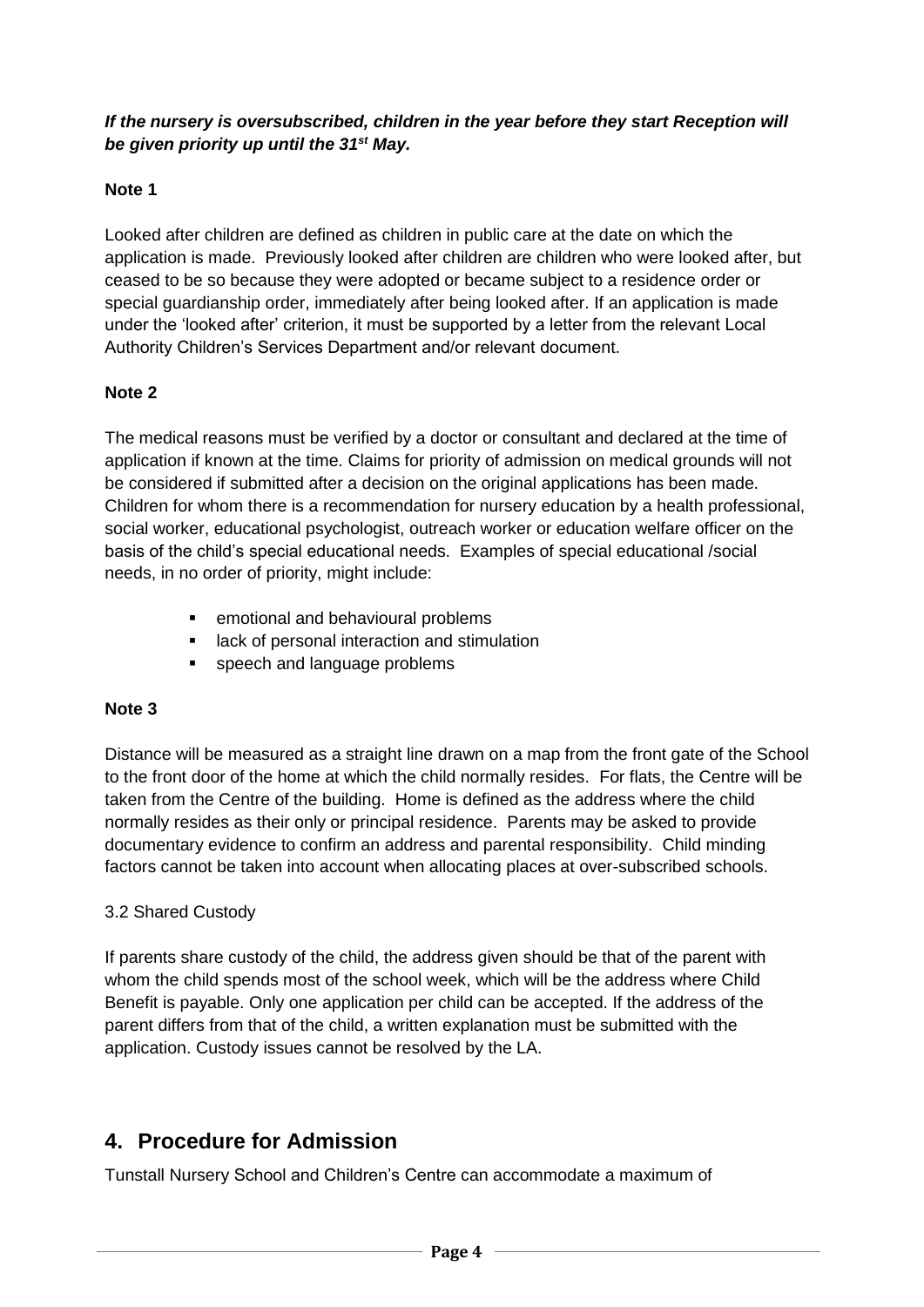55 full time equivalent places for three to four year olds and 32 15 hour places for two year olds. Parents and carers who are interested in making an application to the nursery will need to complete the relevant application form and return it to the school. Parents and Carers must complete the Croydon free entitlement parental / carer agreement form upon accepting the place. If a parent or carer decides to no longer accept the place after completing the form, 4 weeks funding will be retained by the nursery.

Application forms need to specify whether the parent wishes to claim the additional 15 hours entitlement for 3/4 year olds. It is the parent's / carer's responsibility to provide the Nursery with the eligibility reference number. When a place becomes available for a child according to the above criteria, they will be offered that place even if that place is only for the universal entitlement of 15 hours. As soon as the nursery are able to offer the additional 15 hours they will. If a parent or carer does not wish to accept the universal entitlement and would prefer to wait until a space becomes available for a universal plus additional 15 hours place they may do so and must let us know in writing.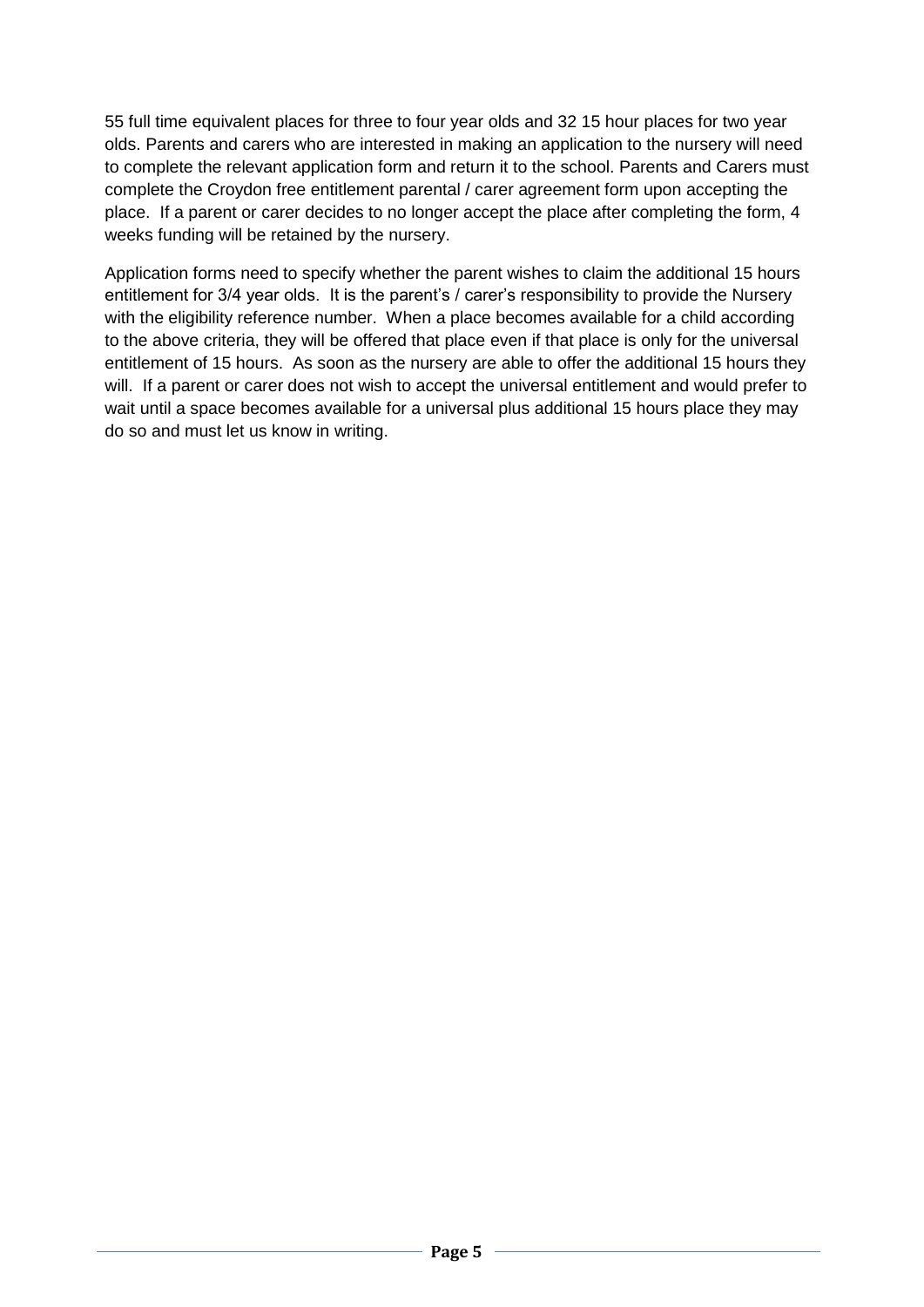#### **5. Patterns of Attendance**

We are required to offer early learning and care in a flexible way.

Our 2 Year Old Setting –"Tunstall Twos" makes a core offer of

Mornings: 8.30am - 11.30am

Afternoons: 12.30pm - 3.30pm

| Our Nursery makes a core offer of: |                                                                    |
|------------------------------------|--------------------------------------------------------------------|
| Mornings:                          | 8.30am - 11.30am                                                   |
| Afternoons:                        | $12.30pm - 3.30pm$                                                 |
| Full Day:                          | 8.30am – 3.30pm (payment of lunch club is required for this offer) |

Lunch club is on offer at a cost of £6.50 per day for the care. Parents provide a packed lunch.

#### **Lunch club (11.30am – 12.30pm)**

If your child has a morning place you will pick up your child at 12.30pm. If your child has an afternoon place they will need to come to the lunch club at 11.30am.

#### **Delivery to Parents & Carers:**

- Promotion material will be transparent and honest.
- Parents & Carers will be required to sign agreements ensuring that they understanding the day care offer and charges.
- Parents & Carers will be provided with information about the Early Years Foundation Stage (EYFS) and how to support their children's learning through play.
- A key worker system will ensure that parents are able to continually review their child's progress and well-being.
- **•** The staff will meet formally with parents/carers every term to discuss achievements, progress and next steps.

### **6. Administration**

- A deposit of four weeks fee will be required in advance of take up of fee paying places.
- Parent/carers are to be advised of all charges at least one month in advance
- Cash transactions will be discouraged.
- Additional charges will be made for late pick up of children at a rate of £5 for up to every 15 minutes.
- Reduced charges will be considered for siblings.